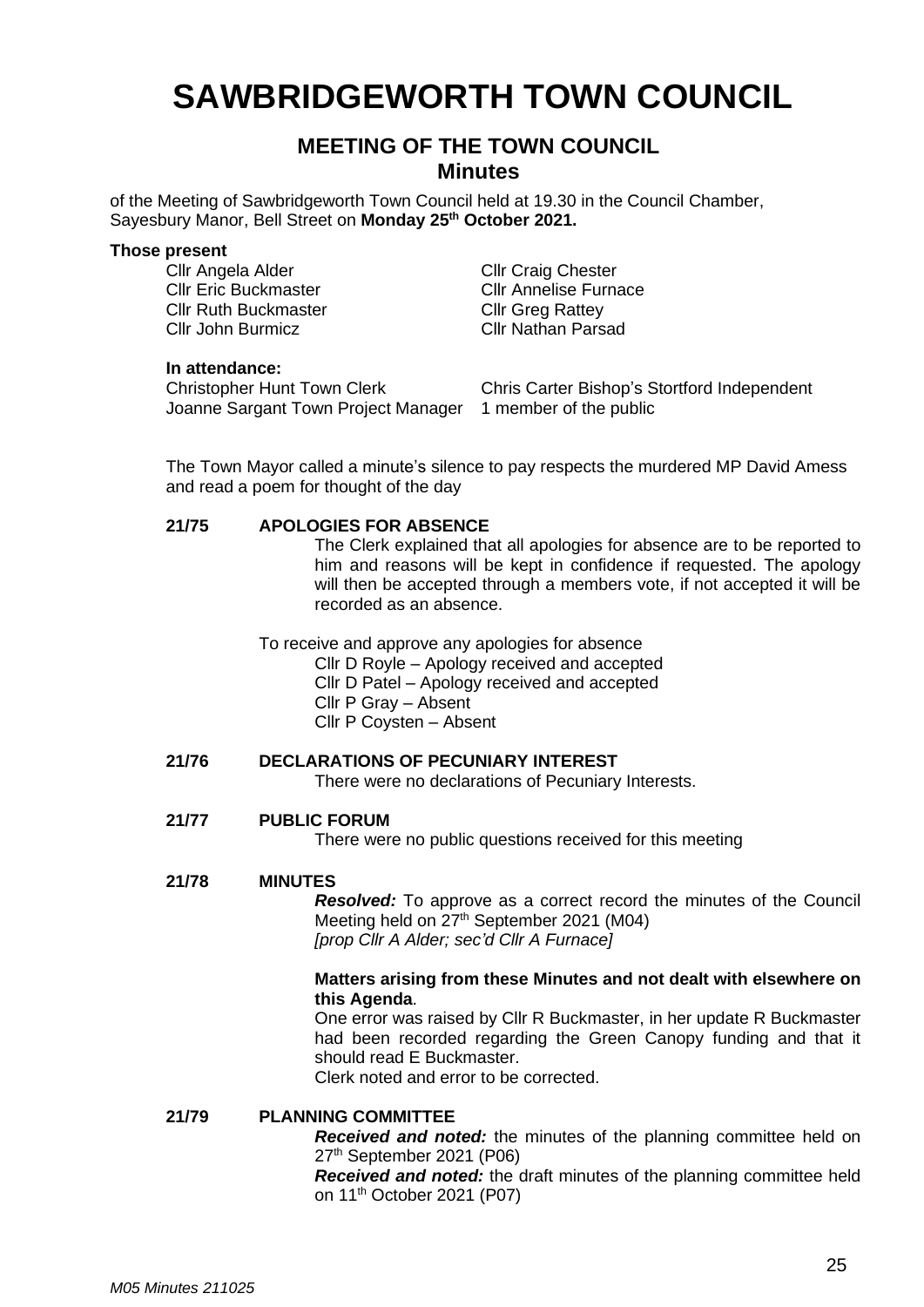#### **21/80 AMENITIES COMMITTEE**

**Received and noted:** the draft minutes of the Amenities Committee held on 11th October 2021 (A02)

#### **21/80 COUNCILLOR SAFETY REPORT**

The Clerk raised Councillor safety as a point for debate after the subsequent murder of MP David Amess. He offered support to any concerns due to his policing experience and as a qualified security specialist.

Cllr E Buckmaster explained on District and County Councillors have a shared safety protocol which may be of use to share as a precaution for councillors.

Cllr Furnace welcomed the outreach made by the Clerk and Police and any online concerns should also be raised.

Cllr Alder raised her thanks to the Police, PCSO Steven Blanks for contacting Councillors after the murder and ensuring everyone was safe and reassured.

J Sargant raised that home addresses for Councillors are online, but the Town Council offices can be referred to if this is preferred.

### **21/83 MAYOR'S CORRESPONDENCE/COMMUNICATIONS**

- Continuing research into racism locally and would like this placed on items for future agendas.
- Supporting businesses in the town. Concerns have been raised re Crumps Farm as they have been affected due to the developments in West Road. Enquiries will be made to seek compensation from the developers by the Mayor.
- Another Sawbridgeworth business meeting is being organised due to the success of the last event.
- Request to record that Adam Mackay of Mackays Property is an asset to the town and is very public spirited.
- Ware Town Mayors Civic Service attended.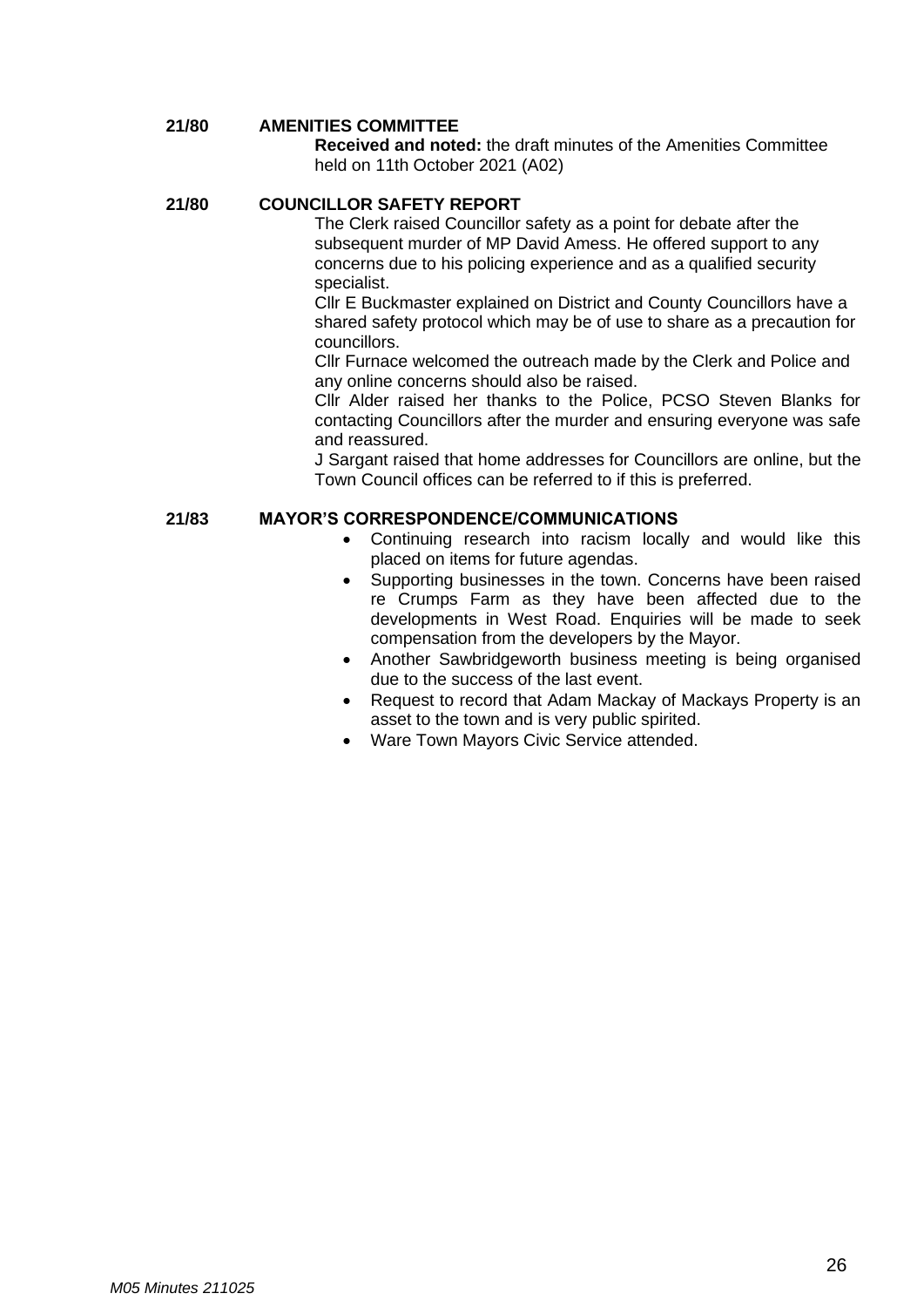### **21/84 REPRESENTATIVES REPORTS**

*Received and noted:* Representatives reports from:

- County Councillor E Buckmaster added:
	- Updates on Cultural strategy from around the district including Sawbridgeworth to understand the gaps in access to arts and culture.
	- Opened Grange Paddocks Sports Centre with Colin Jackson and two other Olympic athletes.
	- COP 26 has linked local events including an eco fayre at County Hall with various business displaying sustainable and energy saving items.
	- Online web map of eco events and this will continue in to the new year.
	- The repair work has started on the railings outside the New Mexico London Road.
	- Sheering Mill Lane no entry is moving to statutory consultation
	- Fairway double yellow lines are progressing and designers are being briefed for Bullfields yellow lines to then go out to consultation.
	- Wychford Drive resurfacing has been delayed but should go ahead in March.
	- The 20mph designs for the South East quadrant in Sawbridgeworth should be ready in three to four weeks and the project progressed.
	- Bullfields and West Road areas are also to be explored for 20mph restrictions
	- Road closures on West Road are to remain on until the end of November but all contractors are working in a coordinated way to reduce the time the road is closed.

### *Questions*

Cllr Furnace, regarding the Covid recovery funding, what would this mean in practice for Sawbridgeworth and can local groups apply. Cllr E Buckmaster explained many were County wide funding streams but will check for local applications

- District Councillor Alder added:
	- Apologised for no report as she has had car issues restricting her attendance at meetings.
- District Councillor R Buckmaster added:
	- Attended the Grange Paddock tour.
	- Cultural strategy meeting attended with Cllr Royle which may offer ideas.

### *Questions*

Cllr Furnace, regarding the Champions project relaunch is it the same as the local project.

Cllr R Buckmaster stated it was similar but district wide, also has taken over as champion for young people and will be looking at other towns and villages especially those without youth clubs to see what they do for young people.

- District Councillor Burmicz added:
	- Wanted to raise his concerns at derisory comments on Facebook regarding the Mayors engagement in the community and offered his support for his excellent work locally and during lockdown.
	- Would like to support Bob Reed with field work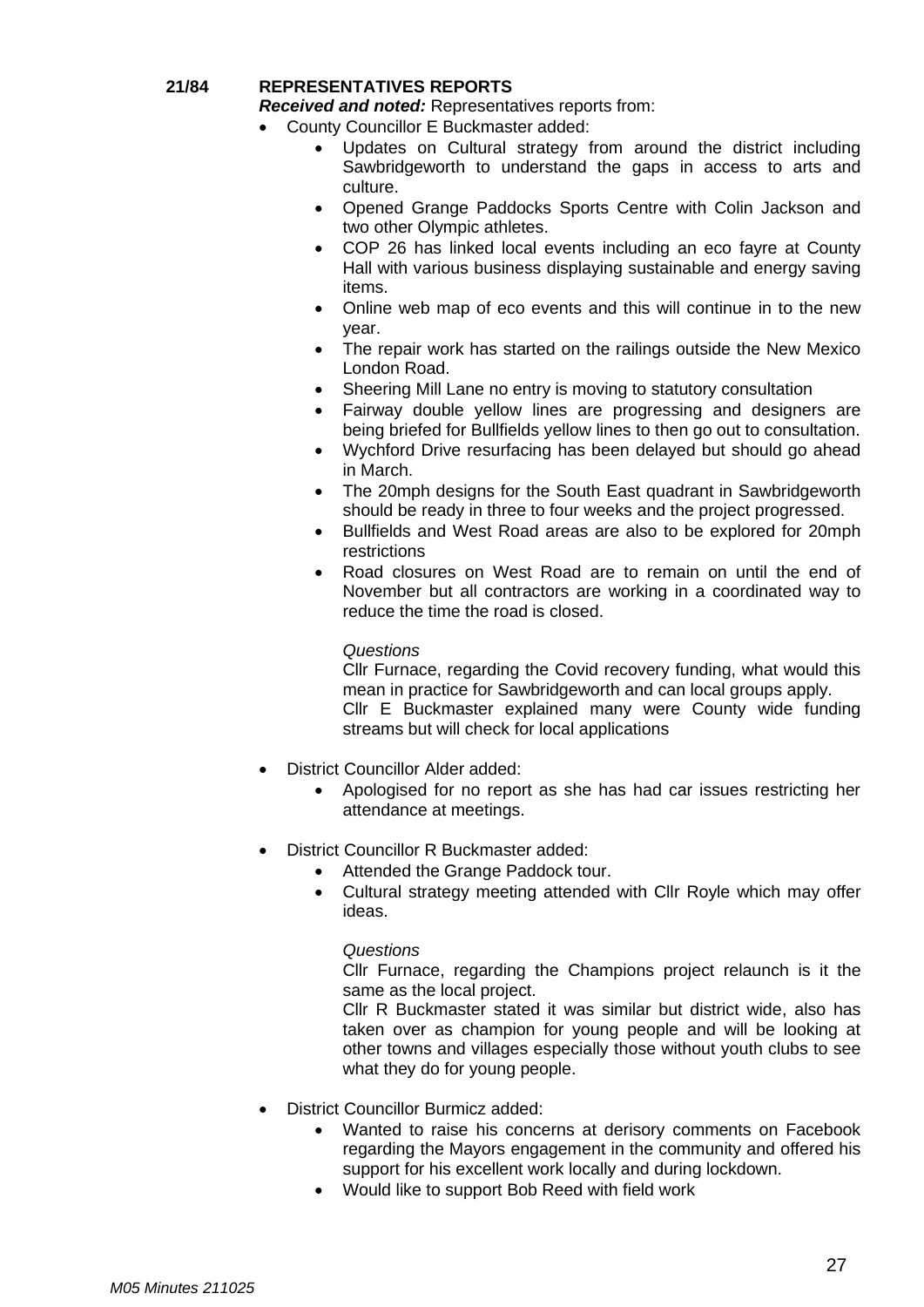- Also raised his concerns for Crumps Farm.
- **Herts Police** 
	- PC Marshall:
		- The new Chief Inspector Dave Cook has started this week
			- No increase in volume crime, one night had seen an issue of shed and vehicle crime and a suspect has been remanded in custody due to the local Ring doorbell footage.
		- Budgens Robbery, suspect still outstanding but work continues
		- Community Voice event is being held 28<sup>th</sup> October at Vantorts Park 12:00 – 14:00
		- Coffee with a Cop will return to the Library to increase engagement.
		- **Priority setting will take place in the first week in December**
		- Concerns locally are road safety and speeding and is completing speed enforcement.
		- **The Adolescent Intervention Team (AIM) team has started, a** referral system for young people who may need extra support.
		- A community Protection Warning has been issued to prevent a male begging and causing local issues.
		- Officers are on duty on specific Halloween duty to prevent ASB.
- Other Representatives
	- Councillor R Buckmaster:
		- Update on SYPRC last meeting cancelled due to illness but rearranged for 26<sup>th</sup> October 2021. Trees are being delivered next month and asking Bob Reed for advice where to plant them and getting YC involved as part of the Queens green canopy. Wi-Fi should be fitted this week and once complete exploring the fitting of CCTV.
		- Apple day went well with over 700 bottles filled.
		- Councillor Furnace:
			- **The 6<sup>th</sup> November 2021 the COP26 climate change film will** be shown in Bullfields free of charge.
			- Bob Reed is completing an informal meeting of the Citizen Science Group on 30<sup>th</sup> October 2021 looking at lichens in the orchard and Pishiobury Park.

### **21/85 TOWN CLERKS REPORT**

- CCTV is looking at being expanded and the Bell Street Camera on Church House to be fitted over the next few weeks to address concerns of ASB
- CAB are supplying the town council with a laptop and phone for referral to be made
- Essex Parish Councils have been contacted regarding development
- CommComm, Wrenbridge have asked to meet Councillors as part of local consultation. It was agreed CommComm were to be invited to address the Planning Committee meeting on the 15<sup>th</sup> November 2021.
- Town Green, awaiting a response from East Herts District Council
- EV chargers, awaiting a response from East Herts District Council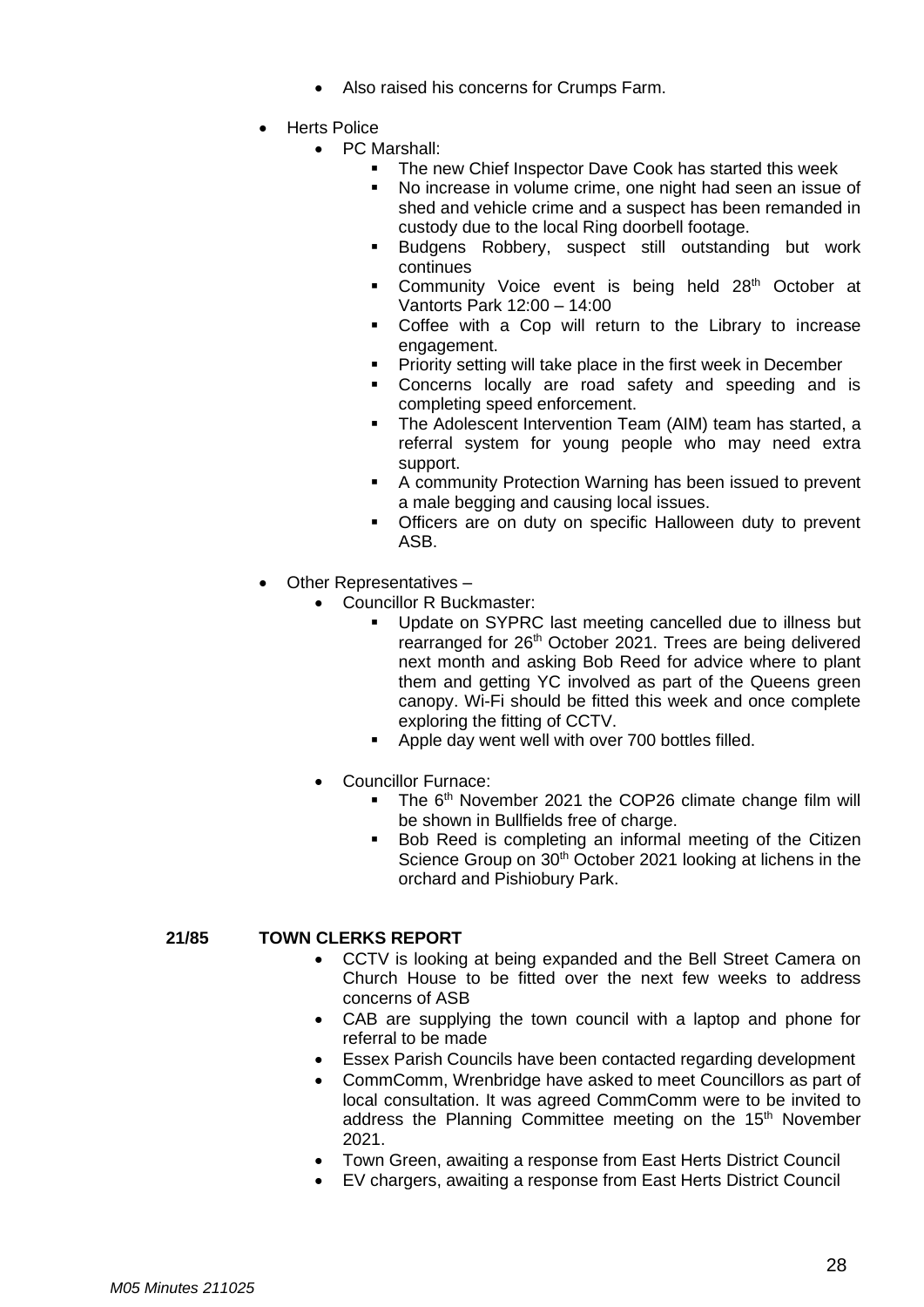### **21/86 TOWN PROJECT MANAGERS REPORT**

• Remembrance Sunday plans are progressing

### *Questions*

Cllr Parsad enquired how the Christmas Fayre was progressing Joanne Sargant stated lots of interest with local businesses wanting to

get involved and pitch prices being reviewed.

Plans are progressing well with different points for events to take place to prevent large groups forming at one location.

Cllr Alder praised Joanne on the work to get the event back up and running after the lockdown.

Cllr R Buckmaster asked why the Lights of Love event had been arranged for a Friday rather than a Saturday.

Joanne Sargant explained this was the choice of the event organisers.

The Mayor raised the excellent response from businesses who wanted involvement in the Christmas event from Station Road and The Maltings.

**21/87 DEPOSIT & CONSULTATION DOCUMENTS**

*Noted:* The Deposit and consultation document

**21/88 FINANCIAL REPORT**

*Noted:* The current Financial Report

**21/89 ACCOUNTS FOR PAYMENT**

*Noted and Approved:* Accounts for payment

### **21/90 ITEMS FOR FUTURE AGENDAS**

Mayor Rattey - Racism research

Cllr Parsad – Wrenbridge to be added

The Mayor concluded the meeting by congratulating Cllr Parsad on his recent marriage

Meeting ended at 20.26 hrs